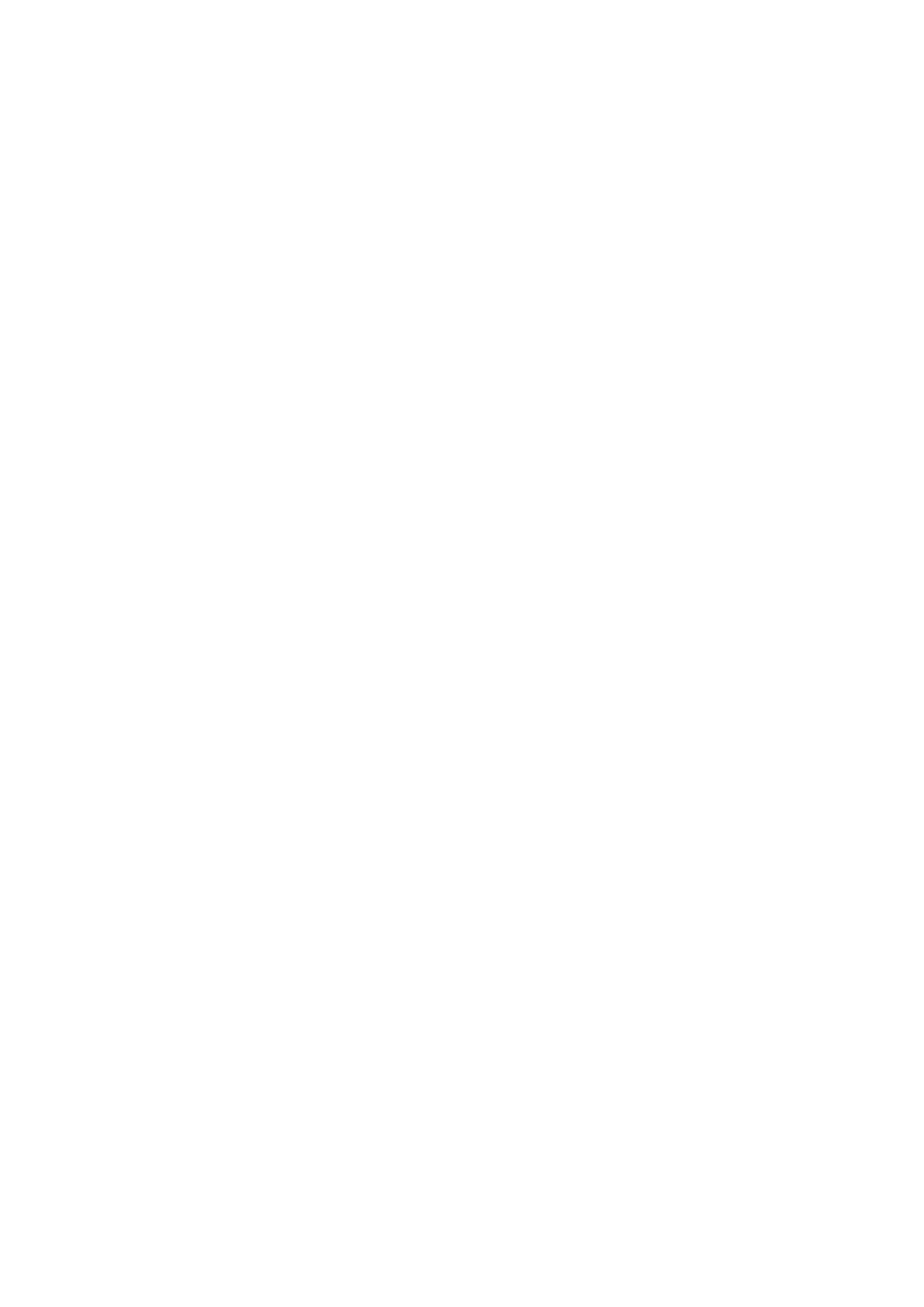# **COUNCIL POLICY**



# **TRAILS AND CYCLING ROUTES MANAGEMENT**

| <b>Policy Number:</b>                                                        | <b>INF-01</b>                                                                                                                                                                                                                                                                                                                                                                                                            |  |
|------------------------------------------------------------------------------|--------------------------------------------------------------------------------------------------------------------------------------------------------------------------------------------------------------------------------------------------------------------------------------------------------------------------------------------------------------------------------------------------------------------------|--|
| <b>Responsible Department(s):</b>                                            | <b>Infrastructure and Operations</b>                                                                                                                                                                                                                                                                                                                                                                                     |  |
| <b>Relevant Delegations:</b>                                                 | As per the Delegations Register and as detailed in this<br><b>Policy</b>                                                                                                                                                                                                                                                                                                                                                 |  |
| <b>Other Relevant Policies:</b>                                              | <b>Asset Management Policy</b><br><b>Procurement Policy</b><br><b>Public Consultation Policy</b><br><b>Risk Management Policy</b><br><b>Sport and Recreation Policy</b><br><b>Tree Management Policy</b><br><b>Volunteers Engagement Policy</b>                                                                                                                                                                          |  |
| <b>Relevant Procedure(s):</b>                                                | <b>Trails and Cycling Routes Management Framework</b>                                                                                                                                                                                                                                                                                                                                                                    |  |
| <b>Relevant Legislation:</b>                                                 | <b>Local Government Act 1999</b><br><b>Volunteer Protection Act 2001</b><br>Planning, Development and Infrastructure Act 2016<br><b>National Parks and Wildlife Act 1972</b><br><b>Natural Resources Management Act 2004</b><br><b>Native Vegetation Act 1991</b><br><b>Disability Inclusion Act 2018</b><br><b>Roads (Opening and Closing) Act 1991</b><br><b>Road Traffic Act 1961</b><br>(and associated Regulations) |  |
| <b>Policies and Procedures Superseded</b><br>by this policy on its Adoption: | <b>Nil</b>                                                                                                                                                                                                                                                                                                                                                                                                               |  |
| <b>Adoption Authority:</b>                                                   | Council                                                                                                                                                                                                                                                                                                                                                                                                                  |  |
| <b>Date of Adoption:</b>                                                     | <b>24 August 2021</b>                                                                                                                                                                                                                                                                                                                                                                                                    |  |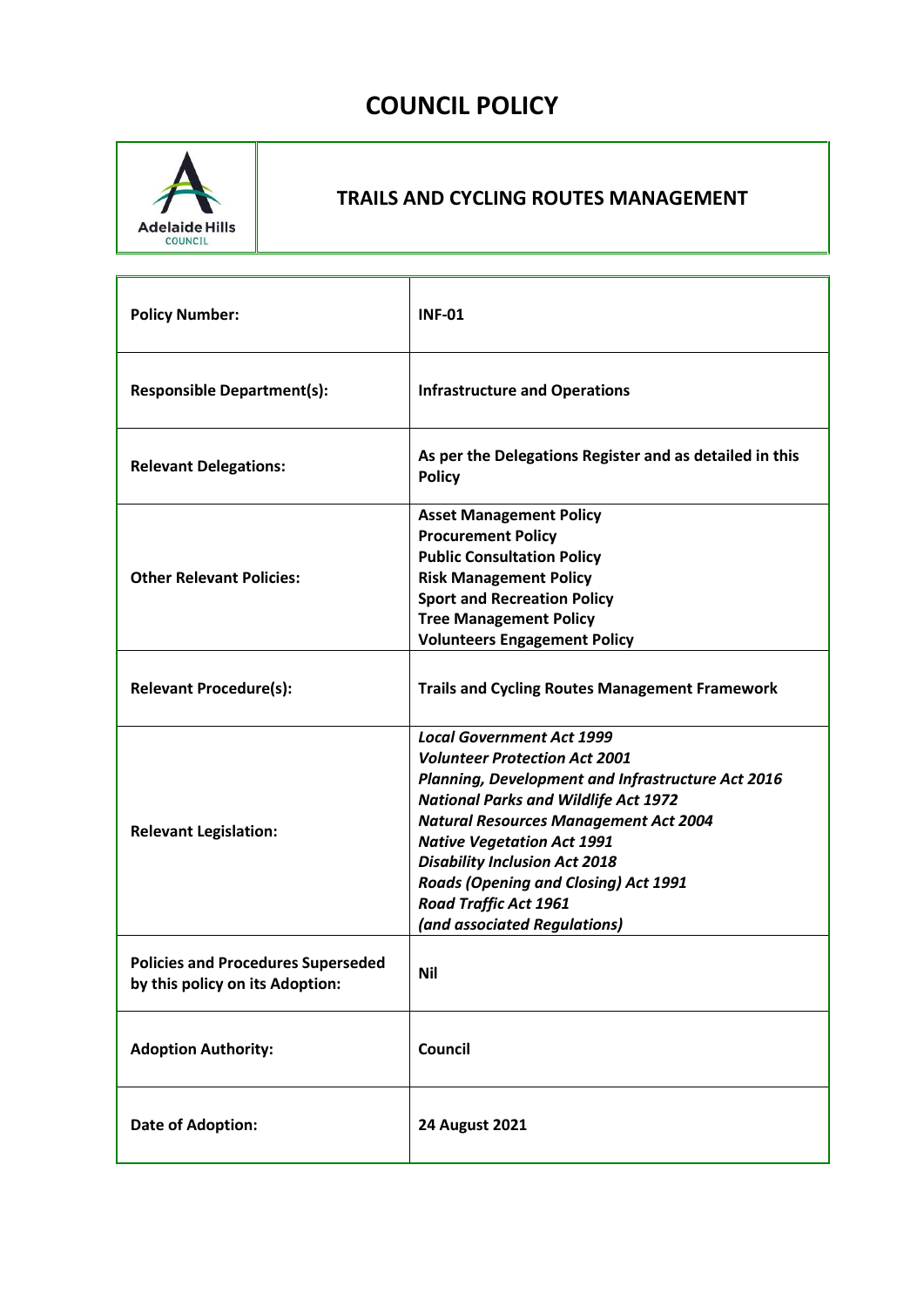| <b>Effective From:</b>                | 07 Septmeber 2021                                                                 |
|---------------------------------------|-----------------------------------------------------------------------------------|
| <b>Minute Reference for Adoption:</b> | Item 12.3, 172/21                                                                 |
| <b>Next Review:</b>                   | No later than June 2024 or as required by legislation or<br>changed circumstances |

# **Version Control**

| <b>Version</b><br>No. | Date of Effect    | <b>Description of Change(s)</b> | Approval |
|-----------------------|-------------------|---------------------------------|----------|
| 1.0                   | 07 September 2021 | <b>New Policy</b>               | Council  |
|                       |                   |                                 |          |
|                       |                   |                                 |          |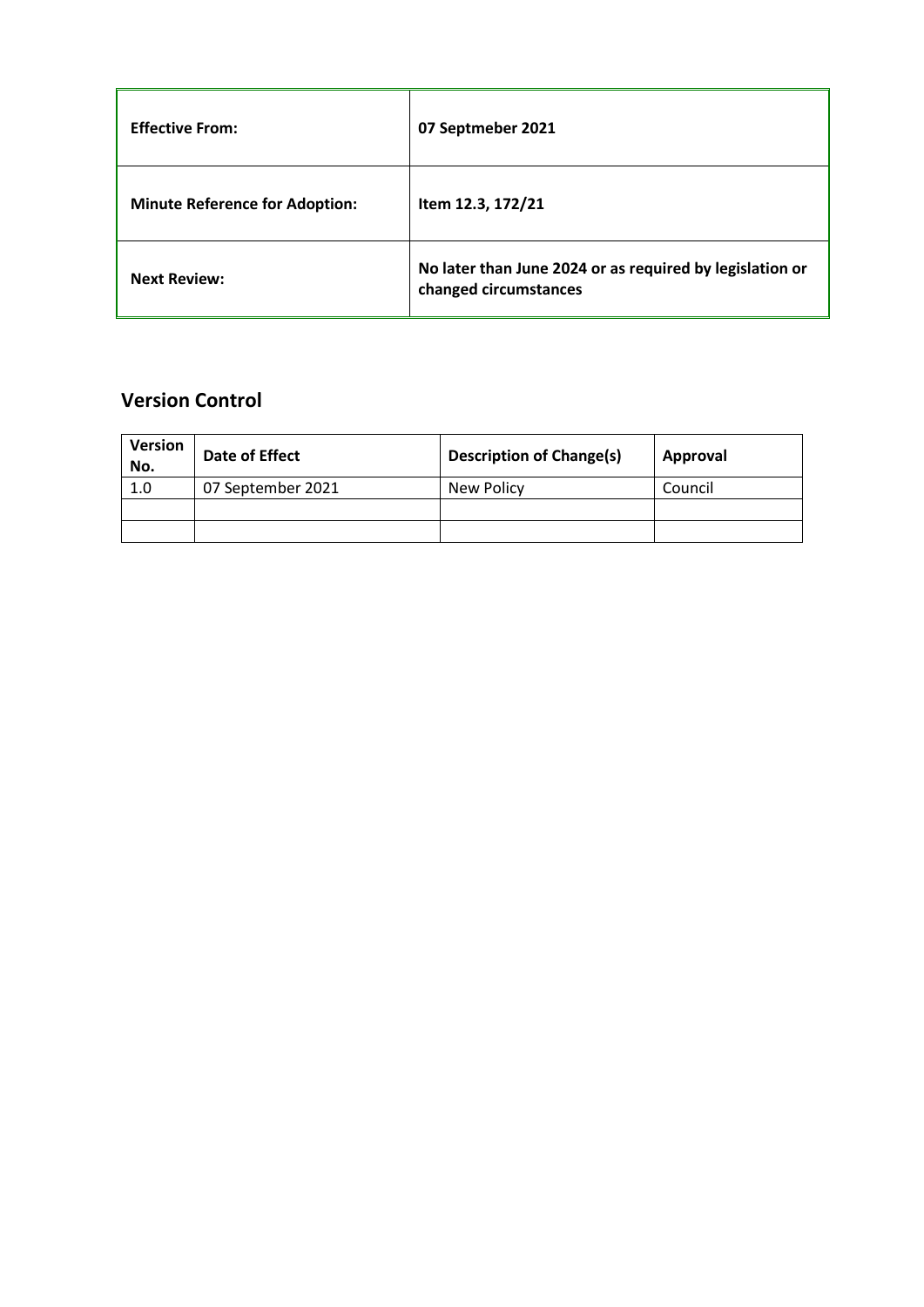### **TRAILS AND CYCLING ROUTES MANAGEMENT POLICY**

#### **1. INTRODUCTION**

- 1.1 Council recognises the positive contribution that recreation trails and cycling routes provide to the local community and visitors alike. Council understands it plays a pivotal role in providing trail and cycle experiences within the Council area.
- 1.2 Council has a *Trails and Cycling Routes Management Policy* (the "Policy")to:
	- Demonstrate its commitment to environmental, financial and socially sustainable trail and cycle route development.
	- Support Tourism and economic development within the Adelaide Hills Region.
	- Engage trail and cycle route users through promotion and education.
	- Protect and enhance the natural and built environments.
	- Foster community involvement and stewardship of trails and cycle routes.
- 1.3 This Policy is actioned through the *Trails and Cycling Routes Management Framework* (the "Framework"). The Policy should be read in conjunction with other relevant Council policies and other Framework components, including but not limited to:
	- T*rails and Cycling Routes Implementation/Management Plan*
	- **•** Service levels
	- Trails and cycling routes assessment and inspection tools
	- Risk assessment
	- Works schedules and budgeting forecasts; and
	- Other supporting documents and procedures.
- 1.4 This Policy acknowledges that not all trails and cycling routes within the Council boundary are Council owned and/or managed. Therefore it is important to acknowledge the relationships Council has with existing land and trail managers. All trails in which council has an 'interest' are captured within this Policy and associated Framework.

# **2. OBJECTIVES**

- 2.1 The objectives of this Policy are to:
	- Ensure a considered selection process is used to determine suitable trails and cycling routes are developed.
	- Provide a framework that enhances existing and considers new trails and cycle routes.
	- Provide a framework that assists in managing community expectations for trails and cycling routes within the Adelaide Hills Council area.
	- Provide adaptable methods to develop and promote sustainable trails and cycling routes.
	- Encourage stakeholder and community involvement in the development of trails and cycling routes, where appropriate.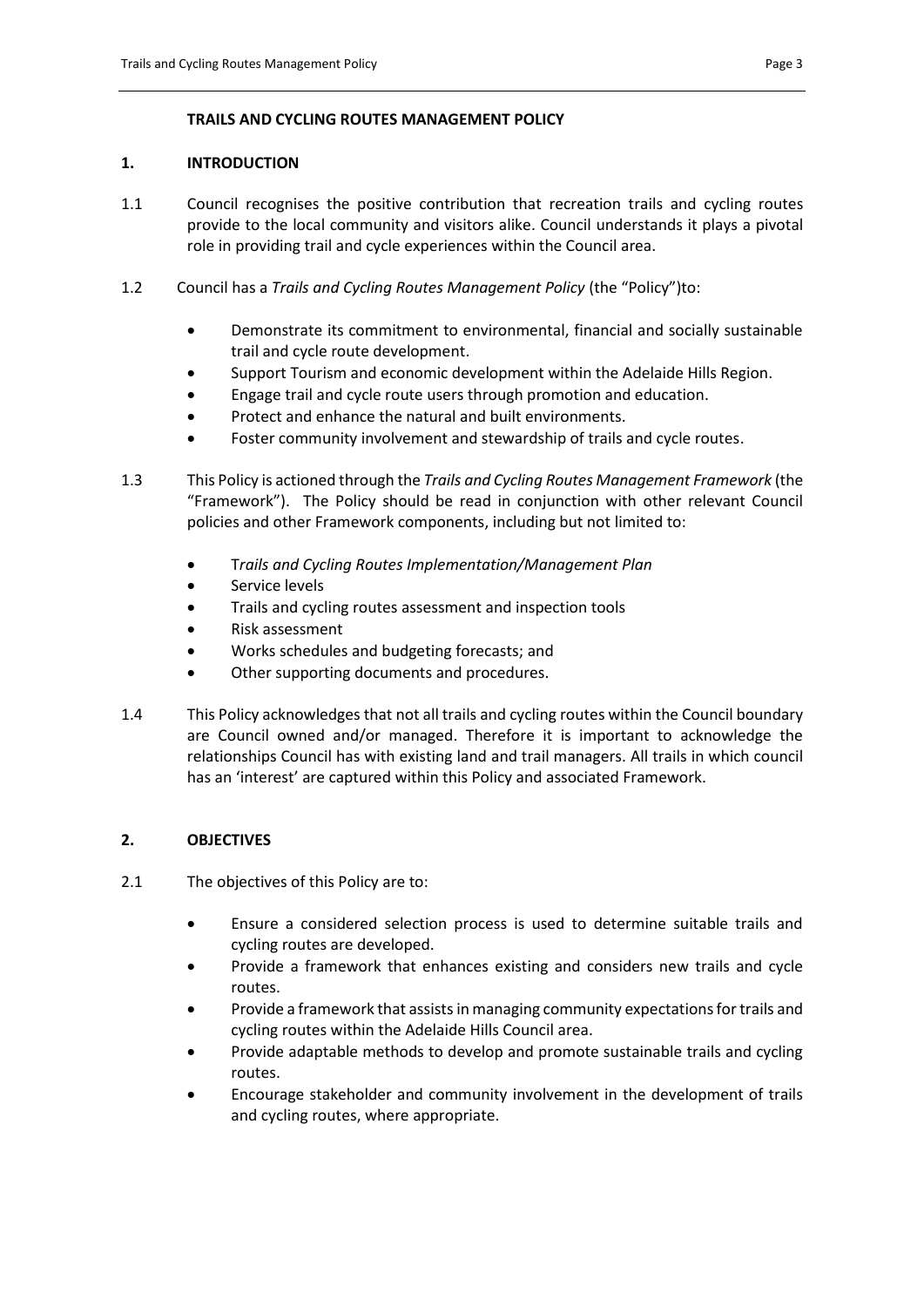#### **3. DEFINITIONS**

**"Commuter/Commuting"** refers to a person or action of a person by walking, bike riding or horse riding whereby the person is using a trail/route to travel to and from a place of residence.

**"Footpath"** (identified as Township or Semi Urban, and captured in the *Asset Management Plan*) refers to purpose built road asset, not shared by motor vehicles, intended for use by pedestrians or cyclists, generally separate of the road.

**"Interest"** refers to Council's relationship to a trail and may include a trail or cycling route which Council has planned, built or is managing, a trail/route that is on Council land but is managed by another entity or a trail/route on community/private land which Council has agreed to manage in some way by written agreement.

"**Prescribed trail/cycling route**" refers to a trail and/or cycling route that is identified in the *Adelaide Hills Council Trails and Cycling Routes Management Framework*. A prescribed trail is for use by walkers, bicycle riders and horse riders and does not permit the use by motor cycles or motor vehicles. Any trail not identified as part of the framework is consider not prescribed and therefore *may* not be managed and/or maintained in the same manner as Adelaide Hills Council prescribed trails/routes.

**"Route"** a way or course used to get from a starting point to a finishing point. A route uses existing infrastructure such as roads, verges, unmade roads, laneways, rail corridors, bridges, trails etc. to guide a user around a series of points of interest, for the purposes of formal or informal, leisure, recreation and/or commuting. A route is not a piece of infrastructure, rather it uses existing infrastructure that is managed by a land manager. A cycling route, is a route for use by a human powered bicycle.

**"Sustainable"** refers to the management of trails and cycling routes that they provide positive social, environmental and economic outcomes.

**"Trail"** refers to infrastructure that has been purposefully designed and constructed on land for the purposes of formal, informal, active and/or passive recreation or commuting by a walker, bike rider or horse rider. For the purposes of this Policy 'trail' does not refer to a sculpture trail, tourism trail, art trail, history trail or the like, whereby a user uses existing roads and a vehicle to participate.

**"Trail Manager"** a trail manager is a person or group of people (community group), agency or government that manages a route that is located within public or private land and may or may not be located on Council land for some or all of the trail/route. A trail manager may or may not own the land to which the trail they manage is located.

"**Walker**" refers to a person using a trail by foot or mobility device and can include motorised wheelchairs, walking frames, mobility scooters, pram walkers/runners, runners and bushwalkers.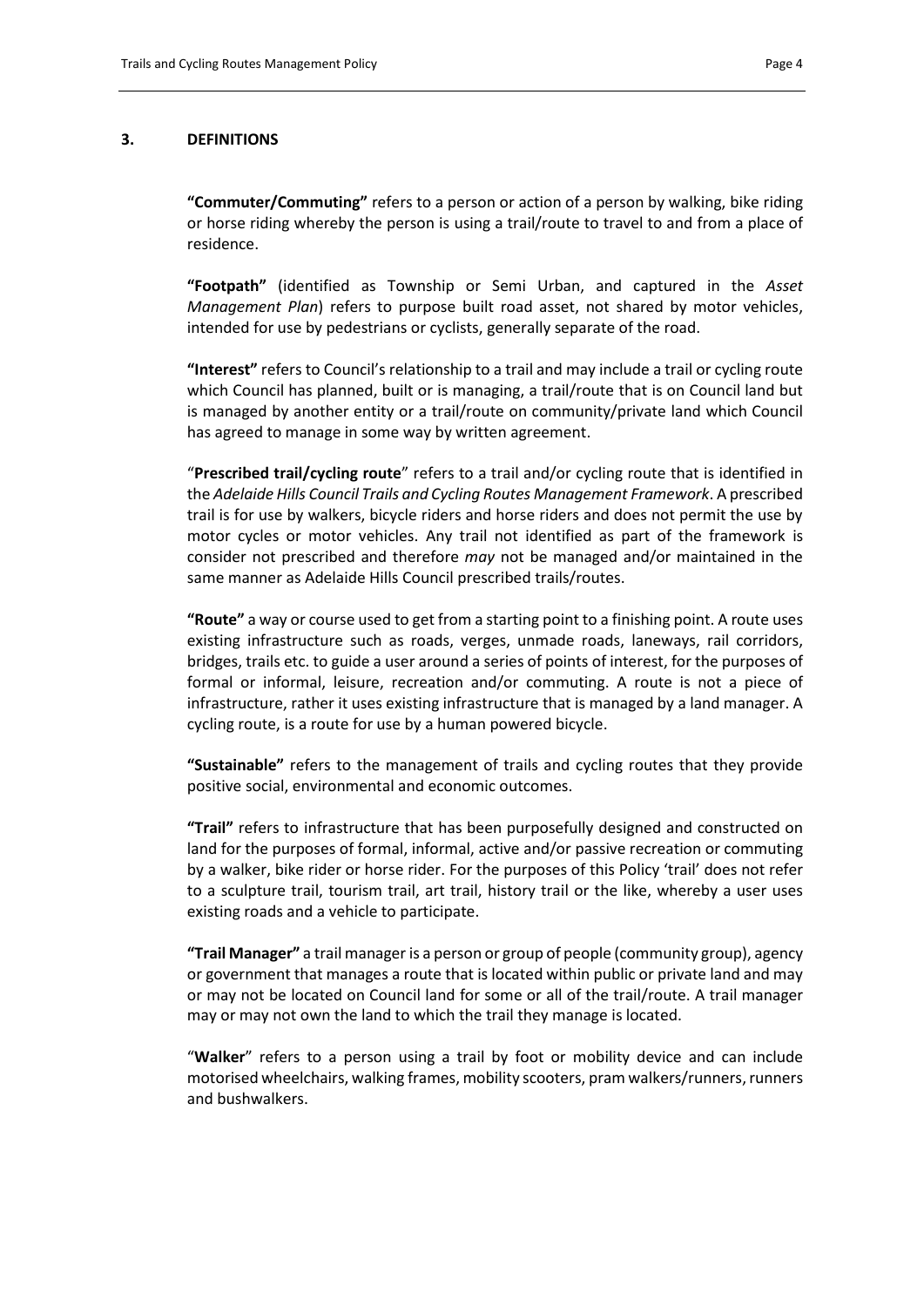### **4. POLICY STATEMENT**

- 4.1 Council strives to support mountain bike (off-road), road cycling, bushwalking and horse riding experiences throughout the Adelaide Hills region, and wishes to become a world leader in developing, promoting and supporting trail and cycling route assets within the region.
- 4.2 Council acknowledges the social, environmental and economic value that recreation trails and cycling routes provide to the local area and broader region and supports the provision of safe, sustainable and quality trails and cycling routes to ensure these values are achieved.

### **4.3 Principles**

- 4.3.1 Prescribed trails and cycle route assets must be managed appropriately by Council.
- 4.3.2 All relevant legislative requirements together with political, social, economic and natural environments are taken into account in the development and implementation of prescribed trails and cycle routes.
- 4.3.3 Council acknowledges the types of users (walk, bike, horse), user cohorts (individuals, groups, organised groups, families, educational institutes, athletes, amateurs, and more) and abilities of users on prescribed trails and cycle routes.
- 4.3.4 All Council prescribed trails and cycle routes are managed through Council's *Trails and Cycling Route Framework*.
- 4.3.5 Council uses various media and tools to promote prescribed trails and cycling routes.
- 4.3.6 Council acknowledges its responsibility to support other land and trail managers, and will continue to support and promote non-Council managed trails and cycling routes within the Adelaide Hills region and its nearby neighbours.

### **4.4 Policy Position**

- 4.4.1 Council supports the use of prescribed trails and cycling routes by walkers, bike riders and horse riders of all abilities, to which the asset has been designed for.
- 4.4.2 Council plans, develops and manages prescribed trails and cycle routes that are:
	- Sustainable by contributing to positive social, environmental and economic outcomes, whilst reducing negative impacts.
	- $\bullet$  Safe and desirable by ensuring they meet a minimum standard allowing for accessibility, and meeting the needs of the users.
- 4.4.3 Prescribed trails will be planned, designed and managed to promote safe and enjoyable trail experiences that focus on providing family friendly routes to, from and through places of interest ensuring high experience value for the user. A classification level, which ensures adherhance to design standards, determines the types of users permitted on Council trails.
- 4.4.4 Prescribed cycle routes will be planned, designed and managed to promote safe and enjoyable cycling experiences that focus on providing both family friendly and commuter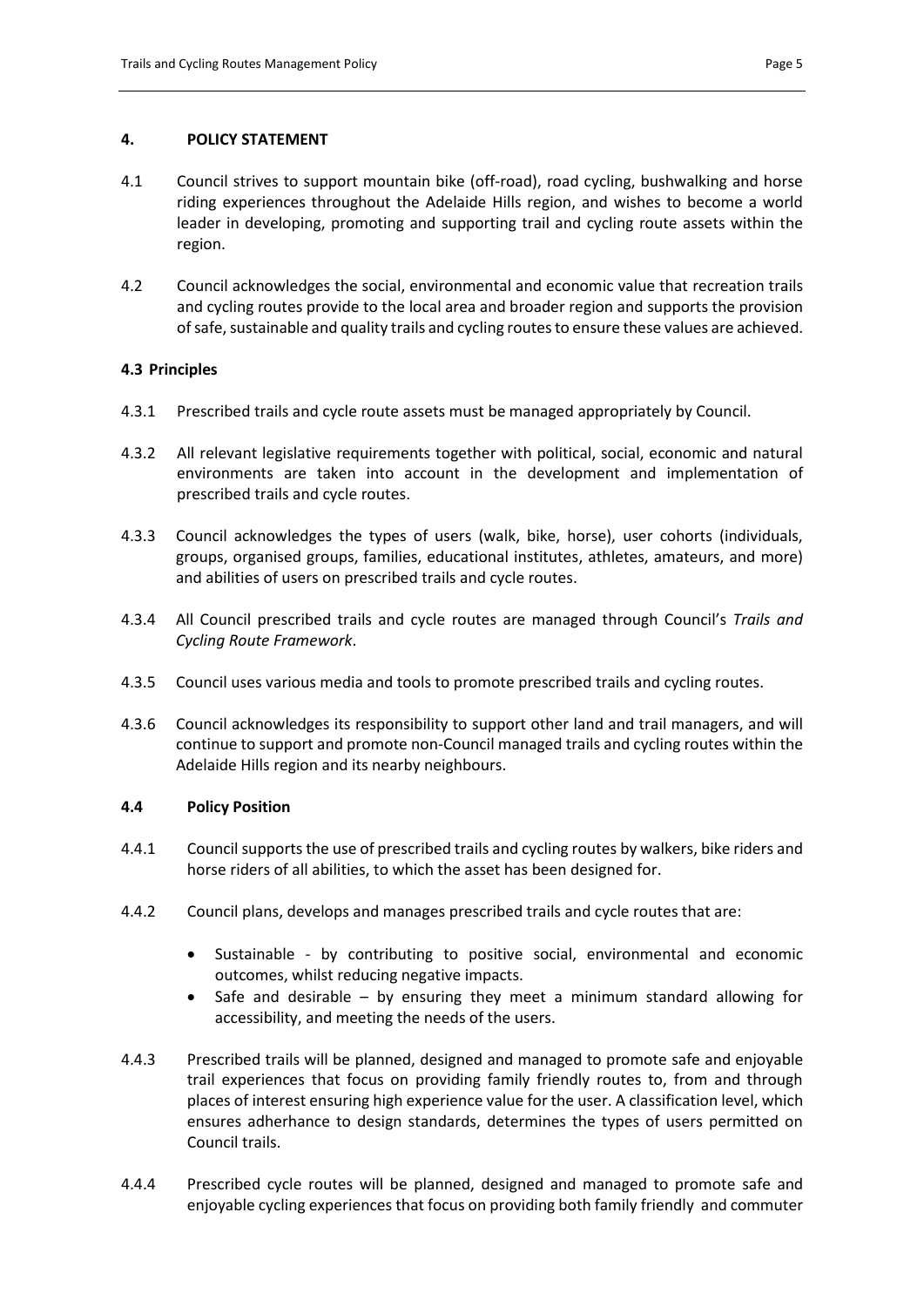routes to, from and through places of interest ensuring high experience value for the users.

4.4.5 The overarching *Trails and Cycle Routes Management Framework* approach ensures that planning, budgeting, design, procurement and maintenance processes are aligned with Council's Strategic Objectives and that the community and relevant stakeholders are engaged in the process along the way.

## **4.5 Trail and Cycle Routes Classification & Grading**

- 4.5.1 A trail and cycle classification and grading system, modified to suit the Adelaide Hills Council nuances and attributes, is used to assist in the planning and management of trail and cycle route assets. The classification and grading system has been informed by national and international standards and guidelines from all user disciplines (mountain biking, walking tracks, horse trails and others) and is a dynamic model which will be adjusted if and when required.
- 4.5.2 This approach ensures diversity of trail experiences throughout the Council area, assists with allocation of resources and assists users in understanding the conditions that may be experienced on any given prescribed trail.
- 4.5.3 Further detail regarding attributes and service levels for each classification can be found in the *Trails and Cycling Management Framework* documents.

### **4.6 Trails and Cycle Route Management and Responsibilities**

- 4.6.1 Council has responsibility for the maintenance and management of all prescribed trails and cycling routes and associated infrastructure within the Council region, on land or assets which are under the care and control of Council.
- 4.6.2 Requests for new trails or cycle routes (or alterations) are to be assessed against the assessment tool, developed within the *Trails and Cycle Routes Management Framework*.
- 4.6.3 Only Council employees, Council volunteers and consultants are permitted to upgrade and build prescribed trails and cycle routes, unless authorised in writing.
- 4.6.4 Prescribed cycle routes are located on existing Local Government or State Government roads, with Local and State Government partnerships supported to ensure continuity and connectvitiy of networks, routes and the like.

# **4.7 Trails and Cycle Route Management and Responsibilities – Non-Council Managed Trails and Routes**

- 4.7.1 When support of non-Council managed trails or routes is requested by another body, person, group or government, Council will refer to the Policy and procedures outlined in the *Trails and Cycling Mangement Framework* to inform the response, for those portion(s) of land which are under the care and control of Council.
- 4.7.2 Any non-Council managed trails which cross the same alignment/corridor of a Council prescribed trail, shall be subject to the policies and procedures outlined in the Trails and Cycling Framework, for the portion of the prescribed trail only.